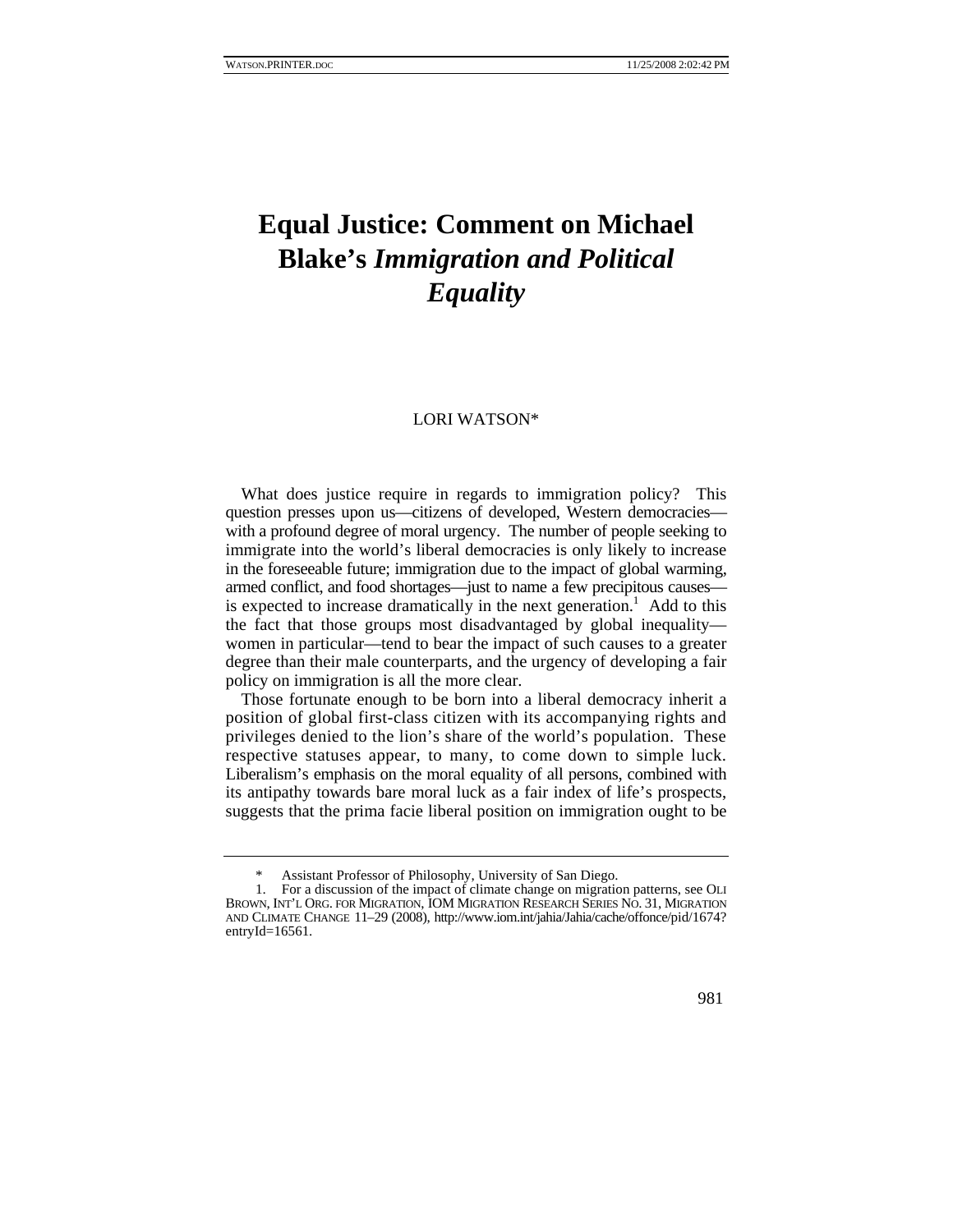a policy of open borders.<sup>2</sup> However, some argue that this prima facie case can be overridden by other important liberal values—namely, rights to self-determination, including cultural self-determination.<sup>3</sup> Thus, proponents of open borders often begin with the normative claim that all persons have equal moral worth while opponents of open borders object that, despite our equal moral standing as human beings, we do not have equal political standing in every political community.

Blake's argument here tries to forge a middle path between arguments for open borders on the one hand and closed borders on the other.<sup>4</sup> Blake weaves a middle path through these two opposing starting points by noting that although immigrants do not have equal political standing with citizens within the country of intended migration, they nevertheless do stand in a political relationship vis-à-vis the citizens in the state of destination. In applying for admission, prospective immigrants place themselves under the coercive power of the state. It follows from this fact that immigrants are entitled to some form of equal treatment. Equal treatment in the context of adjudication over immigration applications requires the state of destination to justify immigration decisions on the basis of reasons that such persons could not reasonably reject.<sup>5</sup> This normative principle imposes a duty upon the state of destination to treat prospective immigrants as equal to each other, and so prohibits arbitrary exclusion. The moral equality of prospective immigrants entails political rights of nondiscrimination as grounds for admission. This conclusion preserves the egalitarian liberal principle of universal moral equality among persons, but nonetheless denies that prospective immigrants possess the full panoply of political rights that attach to the status as a citizen within a given nation-state.

Blake argues that to meet the normative requirement, we must offer reasons to others they could not reasonably reject; our principles for exclusion must meet the following criterion: The facts or features of persons to which the state of destination appeals as grounds for exclusion must be "factually valid."<sup>6</sup> Blake offers two potential categories of consideration in adjudicating applications of immigration: the likelihood

<sup>2</sup>*. See, e.g.*, Joseph H. Carens, *Aliens and Citizens: The Case for Open Borders*, 49 REV. OF POL. 251, 251 (1987).

<sup>3</sup>*. See, e.g.*, MICHAEL WALZER, SPHERES OF JUSTICE: A DEFENSE OF PLURALISM AND EQUALITY 61–62 (1983).

 <sup>4.</sup> Blake brackets claims by refugees and other groups that may have an independent moral right to immigrate. He wants to consider simply whether a policy of restriction can be reconciled with the moral equality of all persons. I follow him in considering only the case of those would-be immigrants who have no prior and independent moral claim.

<sup>5</sup>*. See* T. M. SCANLON, WHAT WE OWE TO EACH OTHER 5, 168–69, 189 (1998).

 <sup>6.</sup> Michael Blake, *Immigration and Political Equality*, 45 SAN DIEGO L. REV. 963, 976 (2008).

<sup>982</sup>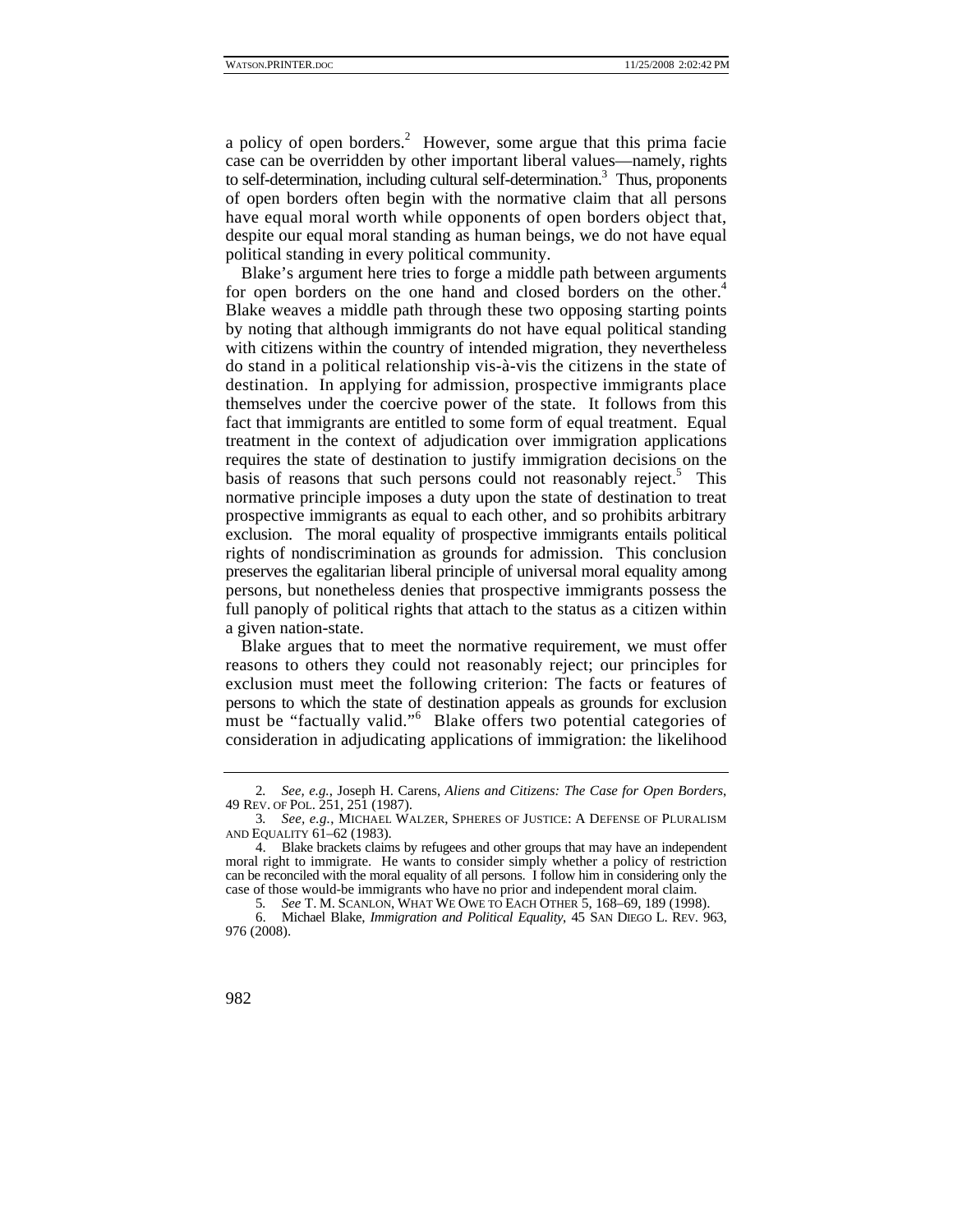for "economic success" and potential "political integration." In this way, he ties together justificatory reasons with empirical validity: "[T]he reasons we cannot reasonably reject have this character, in part, because of their empirical plausibility."<sup>7</sup> Thus, "[the state] may differentiate between persons only when sufficient evidence exists to motivate the distinction; evidence, that is, that the reasonable agent could be expected to interpret as factually sufficient to justify a difference in political treatment."8

There are two steps to Blake's argument, and I will consider each in turn. The first step requires acknowledging that it is not a violation of moral equality to have different political rights attached to membership in a particular political society. For example, the United States would violate the equality of its citizens by denying some portion of them the right to political participation, assuming they are similarly situated to those who receive such rights. However, there is no affront to equality when the United States denies citizens of Canada the right to vote in U.S. elections. Membership in a political community entails formal political equality, at least, for all members, but denying such formal political equality to nonmembers is consistent with respecting them as moral equals. As it stands, this argument is convincing. However, it does rest upon the assumption that nation-states themselves, as they currently exist, are legitimate in some sense. Blake's claim, that we must offer reasons to others that they could not reasonably reject as grounds for immigration policy, would seem to include the requirement that we justify nation-states as legitimate entities for enacting such policies in the first place. There may indeed be sufficient reasons for doing so. Nation-states may be the best institutions through which to administer and realize justice.<sup>9</sup> For Blake to fully defend his position, some defense of nation-states is necessary. Of course, his aims in this paper are far more modest, so this does not amount to a criticism of the argument as it stands. Nonetheless, such a defense is necessary for the cogency of his overall argument.

The second step of Blake's argument defends the claim that reasons for exclusion—to meet the reasonable rejection standard—must rely on factually valid claims about persons or groups of persons to be excluded.

 <sup>9.</sup> Although each of these authors arrives at this conclusion via very different considerations, see DAVID MILLER, PRINCIPLES OF SOCIAL JUSTICE 6, 11 (1999), and Thomas Christiano, *Immigration, Political Community, and Cosmopolitanism*, 45 SAN DIEGO L. REV. 933, 934 (2008).



<sup>7</sup>*. Id.* at 976–77.

<sup>8</sup>*. Id.* at 977.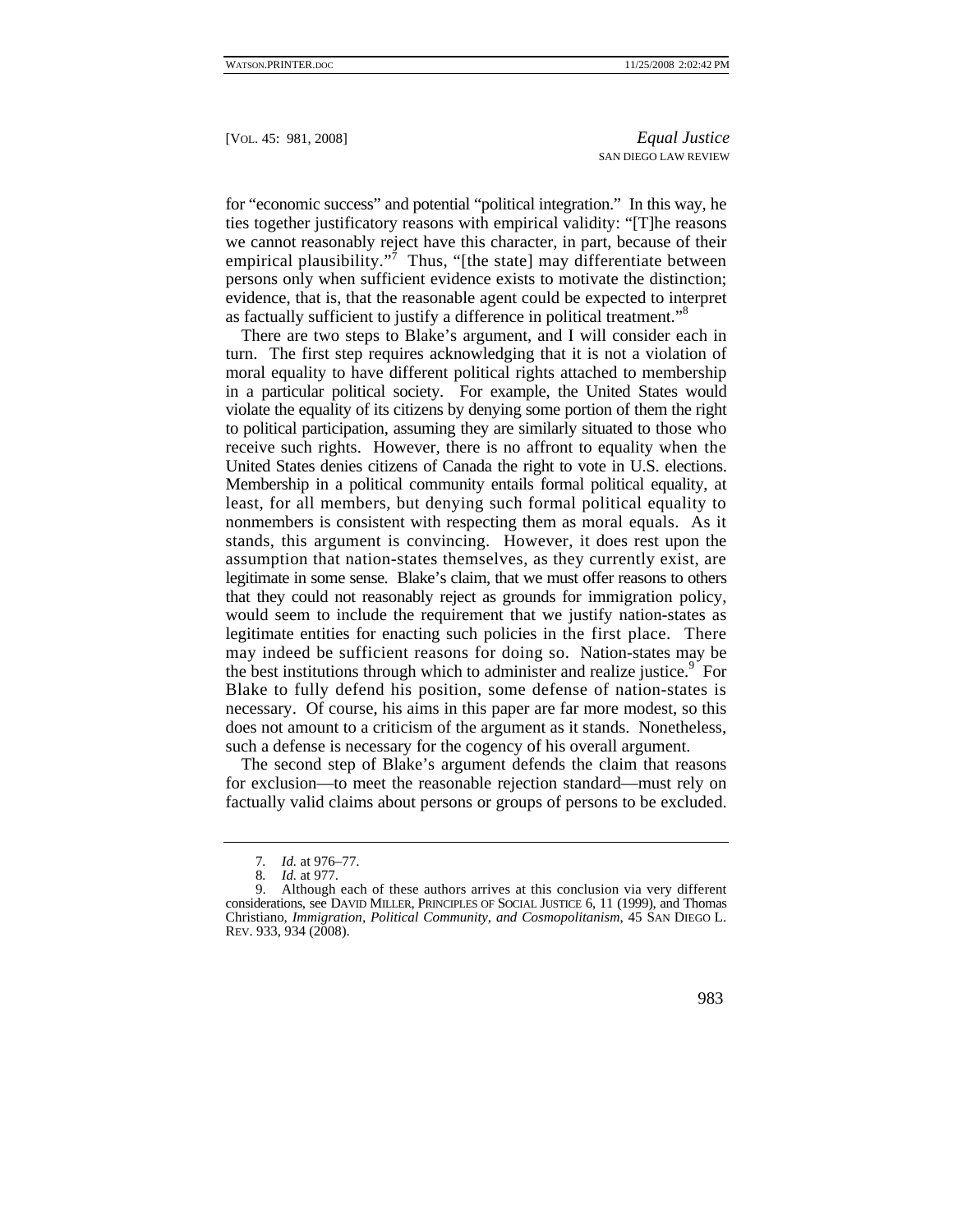The purpose of this condition is to prevent pernicious prejudices masked as neutral principles as grounds for exclusion. Preventing invidious discrimination is paramount to respecting the moral equality of all persons. In his defense of the factual-validity requirement, Blake rests his argument on the familiar model of equality that is central to liberal political philosophy and originates in Aristotle—namely, equality demands treating likes alike and unlikes unalike. Thus, to justify a difference in treatment among persons, we must provide a ground of difference that provides a relevant basis for the differential treatment. Thus, any difference in treatment is justified only insofar as that difference is grounded in a reasonable, nonarbitrary difference between the two persons or class of persons being treated differently; in Blake's words, the difference must be empirically grounded.

The problem with this approach to equality, particularly as it requires us to rely on "factually valid" claims of difference among prospective immigrants, is that the "facts" of persons' abilities, skills, affinities to democracy, and so on, are often themselves produced in a context of inequality and injustice. Thus, the facts in question are not produced in morally neutral circumstances; they are produced in a world rife with inequality. In this way, relying on empirically accurate facts does not remove the potential for discrimination and the reproduction of injustice.

To see this, consider the following: Women make up two-thirds of the world's illiterates, a consequence of structural gender inequality the globe over.<sup>10</sup> Thus, it is empirically true that on the whole, women are less educated than men. In the context of making a determination to admit a prospective immigrant over another based on the factual determination of their educational ability as related to economic success, men will fare better than women. The factual validity of any given man's higher educational attainment is a fact that is made possible under conditions of inequality and injustice. Such facts are not only produced in contexts of severe or gross injustice. It is well documented that men are overrepresented in fields related to science, math, and technology even in Western democracies. It is also well known that persons with such skill sets are highly desirable as migrant workers and as prospective immigrants. Thus, in using a seemingly neutral and true fact, we may not discriminate formally at the level of law, but we reproduce the background inequalities that produce such

<sup>10</sup>*. See* UNESCO INSTITUTE FOR STATISTICS, GENDER PARITY IN EDUCATION: NOT THERE YET 4 (2008), http://www.uis.unesco.org/template/pdf/EducGeneral/UISFactsheet\_ 2008\_No%201\_EN.pdf.

<sup>984</sup>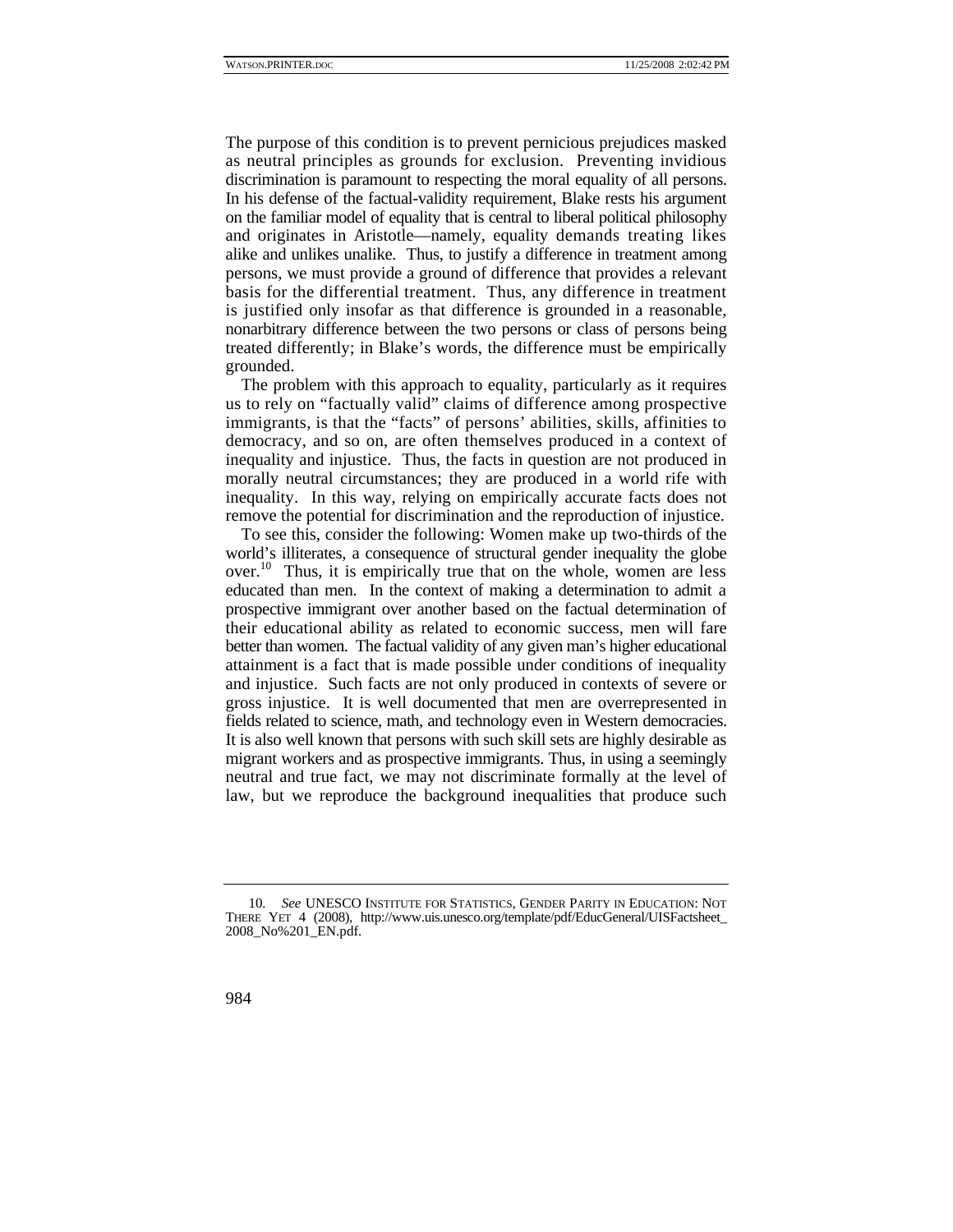disparities through the law. $11$  Thus, these apparently neutral and "fair" principles in fact deny substantive, material equality.

To further develop the criticism I make here, let us consider an exemplary use of this approach to equality in U.S. constitutional law. In *Reed v. Reed*, the Court applied the standard "rational relation test" that forms the basis of the factual validity requirement in the equal protection doctrine.<sup>12</sup> Briefly, the facts of the case are as follows. The adoptive parents of Richard Reed, a minor who died without a will, each separately filed a petition with Ada County, Idaho, to be appointed administrator of the son's estate. The probate court appointed the father, Cecil Reed, as the administrator and, as justification, it cited an Idaho statute that stated, "Of several persons claiming and equally entitled to administer, males must be preferred to females . . . ."<sup>13</sup>

The case made its way to the U.S. Supreme Court after the Idaho Supreme Court upheld the probate court's decision that, given the statutory preference for males, Cecil Reed should be appointed administrator of the estate instead of Sally Reed, the deceased's mother. The U.S. Supreme Court overturned that ruling, holding that "a difference in the sex of competing applicants for letters of administration" does not bear a "rational relationship to a state objective that is sought to be advanced" by the statute. $^{14}$ 

The objective of § 15–312 clearly is to establish degrees of entitlement of various classes of persons in accordance with their varying degrees and kinds of relationship to the intestate. Regardless of their sex, persons within any one of the enumerated classes of that section are similarly situated with respect to that objective. By providing dissimilar treatment for men and women who are thus similarly situated, the challenged section violates the Equal Protection Clause.<sup>15</sup>

Where the probate court is faced with two persons equally entitled to administer the estate in question, a hearing must be held on the merits of each person's ability to administer the estate. The statute in question sought to settle the entitlement issue on the basis of gender, in part it

<sup>15</sup>*. Id.* at 77 (citing Royster Guano Co. v. Virginia, 253 U.S. 412, 415 (1920)).



 <sup>11.</sup> This model of equality—equal treatment demands same treatment for those who are similarly situated—is the model of equality that forms the basis for U.S. equal protection doctrine.

 <sup>12.</sup> Reed v. Reed, 404 U.S. 71, 76 (1971).

<sup>13</sup>*. Id.* at 73.

<sup>14</sup>*. Id.* at 76.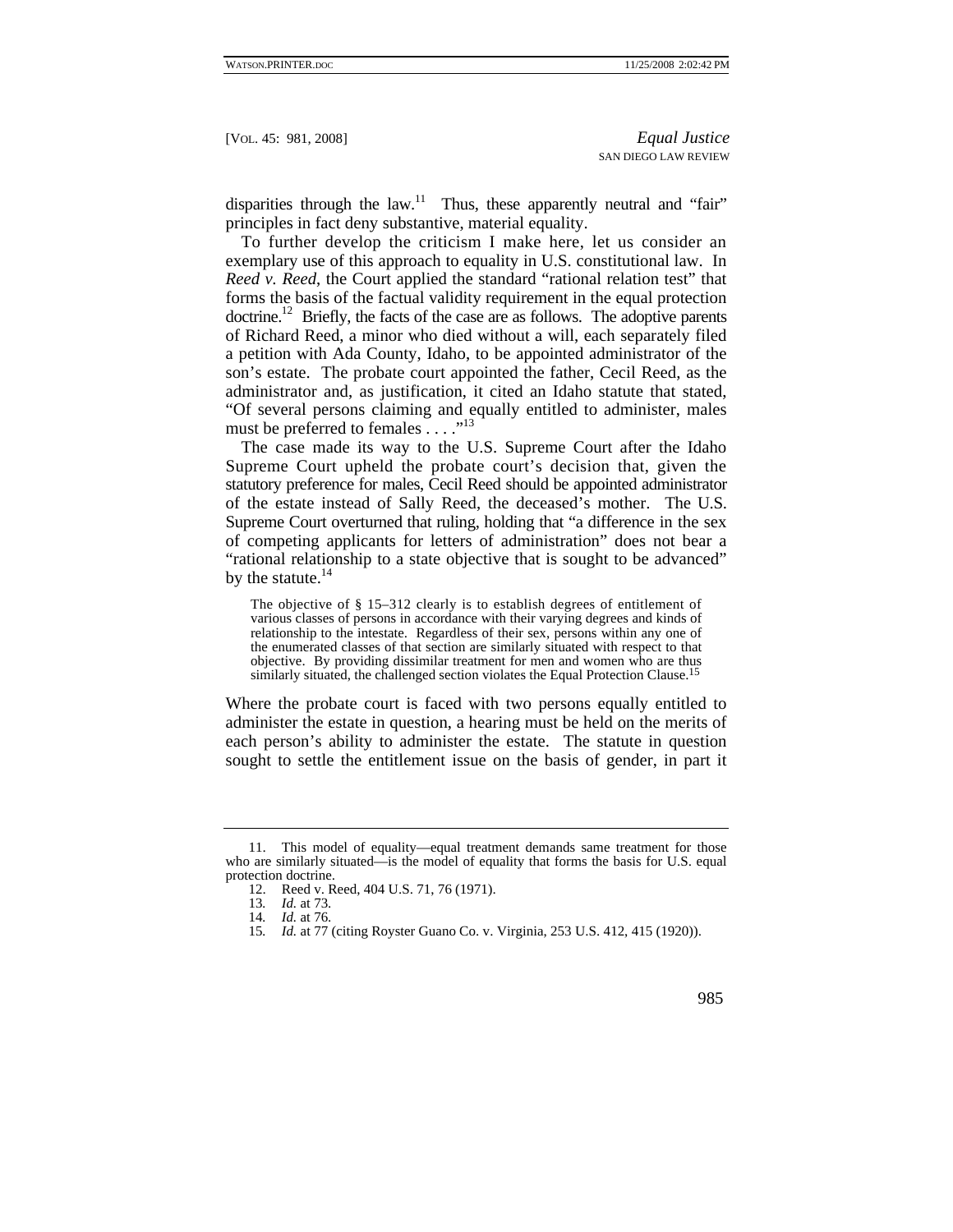seems, on the assumption that men will likely be more qualified than women to assume the role of administrator of an estate.<sup>16</sup>

What the Court has said, then, is that it is impermissible to use sex as a proxy for competency in estate administration because the Court looked to the society and found that sex does not bear a fair and substantial relation to ability to administer estates. In other words, some women are capable of administering estates and thus a statute that restricts women from doing so "by an accident of birth," as it is commonly put, is thereby sex discriminatory. What is established, then, is that to pass constitutional muster, the Idaho legislature must construct "gender neutral" standards for estate administration. Thus, a state may require specific levels of education or experience of a relevant kind by persons so long as these requirements can be shown to bear a fair and substantial relation to ability to administer estates, but what the state may not do is use sex as a proxy for education or experience.

No doubt the outcome of this case seems intuitively fair. Women should not be denied the right to administer estates simply because they are women. As Catharine MacKinnon points out, this rationality test relies upon what she calls the mirror method: A law that relies upon group classification is rational if it can be shown that it accurately mirrors society.<sup>17</sup> That is, if the classification relied upon by the law can be shown to accurately describe the members of the group it aims to classify, then the classification can be given a rational basis. However, "the rational relationship test" will only generate an equal outcome given the actual "similarly situatedness" of men and women as an input. In other words, it looks to produce equality as an output only when given equality as an input, or the supposition of equality as an input. Were the differences between women and men in regards to estate administration more real, as they certainly historically have been and as they clearly are now, globally—for example, because of insufficient education and experience by women in "business affairs"—then the argument that the sex-based classification bears a "fair and substantial relation" to the purpose of the law in using sex as a proxy for competence in estate administration is much more plausible.<sup>18</sup> It is important to note that a significant degree of actual sex inequality is consistent with this ruling and left unaddressed by it. If it turns out that, due to background inequalities, the class of men is more or less coextensive with the class of competent persons and the class of women is coextensive with the class of incompetent persons, an equality rule that says "treat all

986

<sup>16</sup>*. Id.* at 75–76 (citing Reed v. Reed, 465 P.2d 635, 638 (1970)).

<sup>17</sup>*. See* CATHARINE A. MACKINNON, SEX EQUALITY 220–21 (2d ed. 2007).

<sup>18</sup>*. Id.*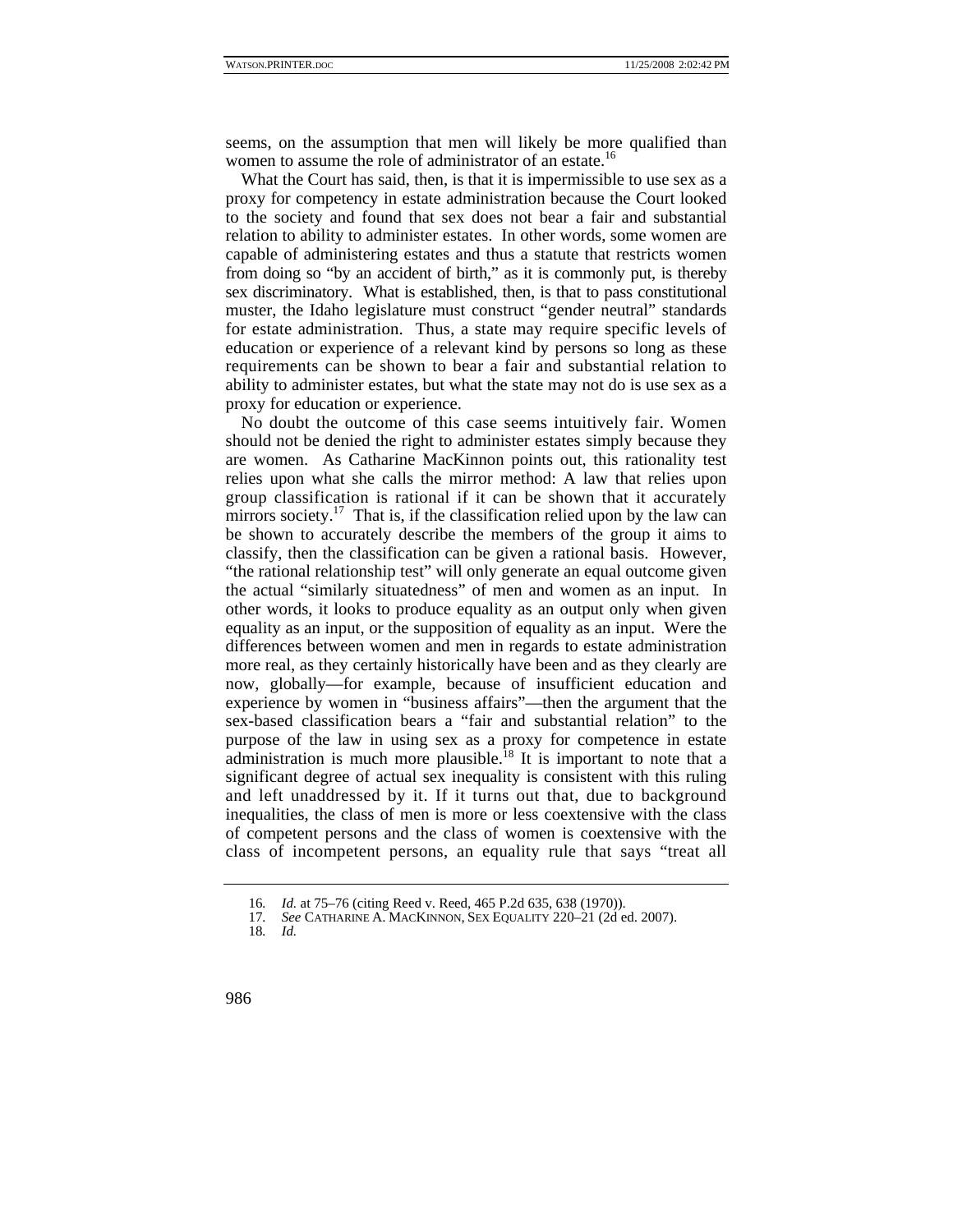similarly situated persons alike" will have nothing to say about that degree of sex inequality or the background conditions that produced the "difference" between men and women. Moreover, even if we rule out using sex as a proxy for ability—that is, we rule out the use of sex-based categories on the face of the law—this is far from sufficient to guarantee genuine sex equality. In the *Reed* decision, the fact that some women were competent to administer estates benefited all women to the extent that sex alone was found to be an illegitimate basis upon which to classify potential administrators. However, the real substance of sex inequality is that men, judged by neutral standards of education and business competence, will nonetheless still benefit in a world in which such goods and access to them are distributed on the basis of sex.

Thus, the incorporation of a factual validity requirement alone is not sufficient to rule out the kind of group-based discrimination Blake tries to eliminate by this principle. Two questions arise for us as liberals in assessing Blake's argument. The first is whether the principle of moral justification—reasons that cannot be reasonably rejected—entails only a formal model of equality, or in other words, a model that treats likes alike and unlikes unalike. The second is whether we can accept Blake's suggestion that the reasons we cannot reasonably reject are sufficient reasons, in part, because of their empirical plausibility while nonetheless recognizing that true, empirical generalizations are sometimes the product of injustice.

The answer to the first question is clearly yes. Many liberals and feminist liberals, in particular, argue that liberal principles require a substantive model of equality.<sup>19</sup> As to the second question, I think the answer is yes, but it requires us to move away from the standard liberal model of discrimination which views social and political distinctions as justified insofar as they are rationally justified, where *rationally justified* entails accurately mapping the world. This model of discrimination rests on the thought that political—or legal—classifications of persons are legitimate, and hence nondiscriminatory, insofar as they accurately reflect "the world out there." This model of discrimination is limited insofar as it does not ask how the world out there came to be. Thus, it allows for the reproduction of social inequality at the level of legal classification

 <sup>19.</sup> Martha Nussbaum's work is essential reading on this point, especially for those interested in sex equality. *See* MARTHA C. NUSSBAUM, SEX AND SOCIAL JUSTICE 55–56 (1999).